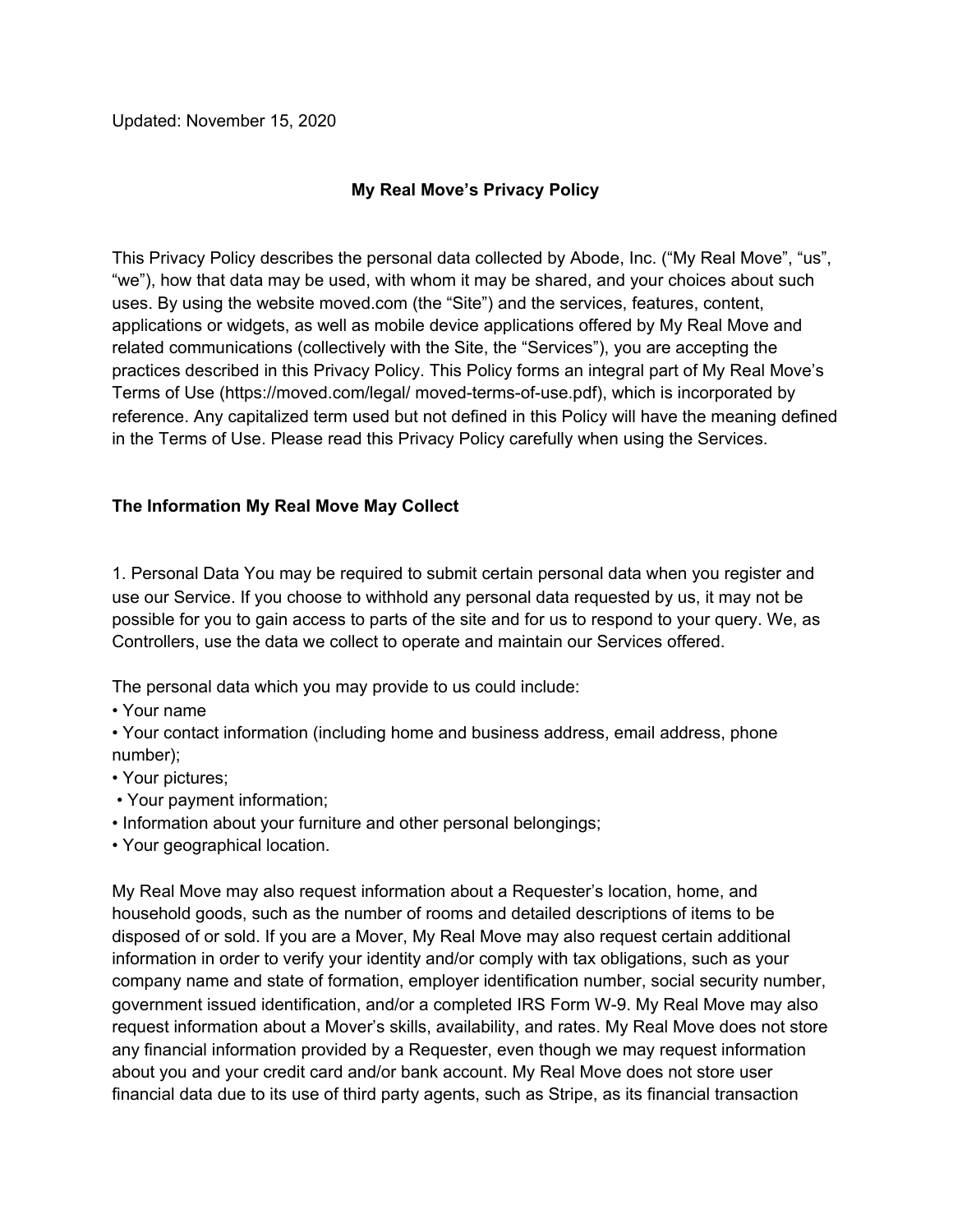facilitator. Please refer to such third parties' Terms and Privacy Policies for more information about how these parties use your information. We do not store any user financial information, even though we may request information about yourself and your credit card and/or bank account. Financial information is handled, processed, and stored by the third party financial transaction processing companies. To the extent that My Real Move uses third party providers such as Stripe for financial transaction services, we believe that such third parties take the privacy of your personal data seriously and will use your information only in accordance with the terms of their privacy policies. While My Real Move uses industry-standard Secure Socket Layer (SSL) encryption technology, no system can be completely secure. Therefore, My Real Move does not promise, and you should not expect, that such content or information you submit to the Site or Services may not be inadvertently collected and that any such content or information will remain secure. The information you provide to us will be kept in our database. We will use reasonable means to protect the integrity and safety of the database. However, we cannot guarantee that third parties will not improperly access the database. My Real Move relies on third party professional hosting solutions that use reasonable care in maintaining security measures to protect you and our systems against unauthorized access to, or alteration, disclosure, destruction or loss of personal data hosted on our system. You also may give us permission to access your information on other services. If you connect to the Services using your Facebook, Google, or other third-party service credentials (each, a "Supported Platform"), you authorize us to collect your authentication information, such as your username, encrypted access credentials, and other information that may be available on or through your Supported Platform account, including but not limited to your name, pictures, and friends/followers lists. The information we get from Supported Platforms may depend on your settings or their privacy policies.

2. Non-Personal Data That We Collect Like many sites on the Internet, the Site automatically collects information from your browser when you visit the Site. This information may include web log information such as your web request, browser type, device type, browser / device language, referring / exit pages and URLs, platform type, number of clicks, domain names, landing pages, pages viewed and the order of those pages, the amount of time spent on particular pages, the date and time of your request, and one or more cookies that may uniquely identify your browser or device [see "Cookies" below]. In order for My Real Move to work with your iPhone, iPad, Android phone, or other mobile device, My Real Move must collect your Device Identification Code or "DIC". The DIC is a special type of identifier used in software applications in order to provide a unique reference number for applications like those used by your mobile device. Your DIC is not shared with other users. In addition, with your permission, we will access your location information from GPS-enabled devices that you have enabled or when you use location-based Services. This information is logged for internal use by My Real Move, including helping diagnose technical problems and to administer the Site and Services in a manner that allows us to constantly improve the quality of the Services provided to you. We may also combine all of this non-identifying information with other non-identifying information to infer interests or demographic characteristics.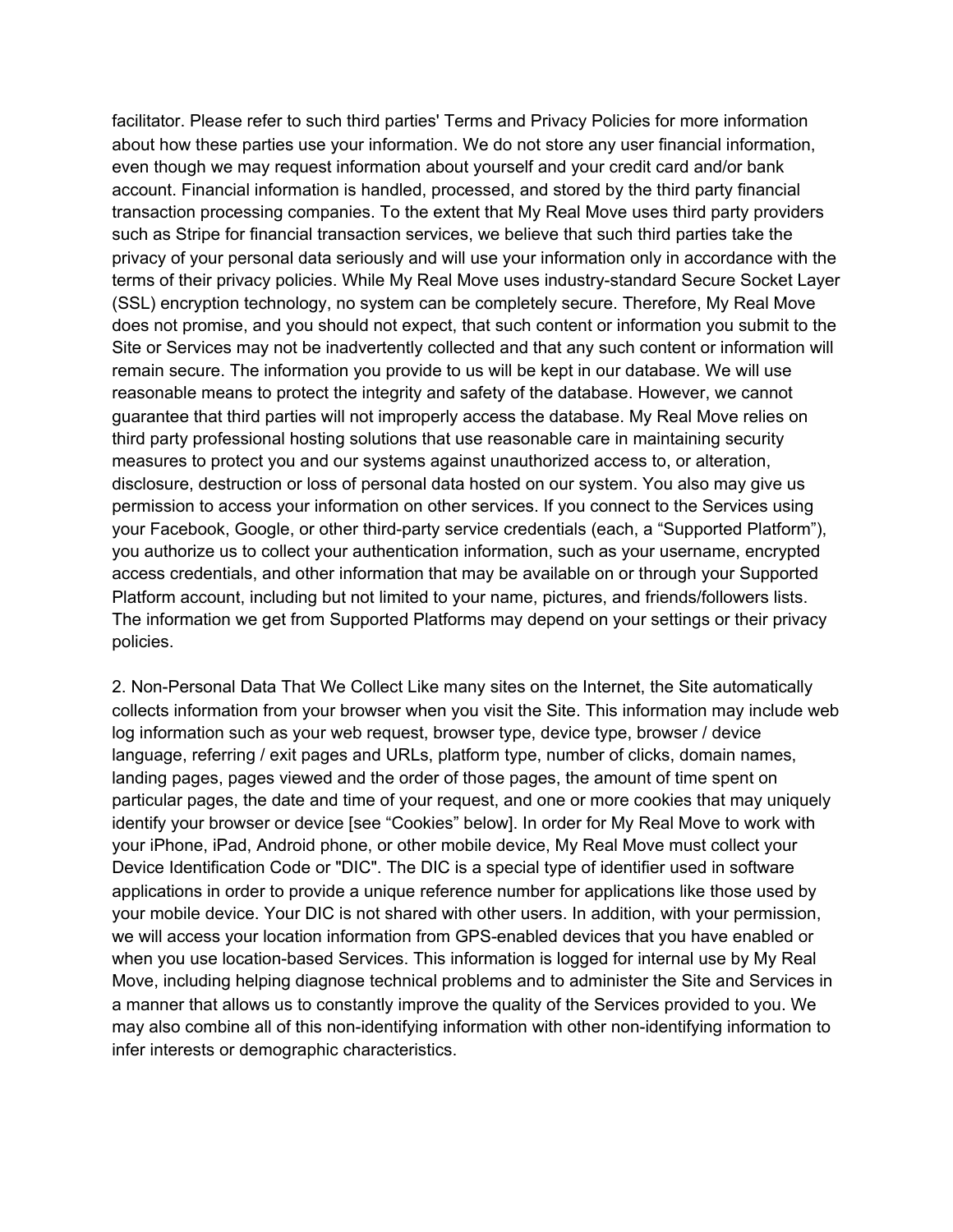3. Cookies and Use of Cookie Data Like many sites on the Internet, when you visit the Site, My Real Move may assign your computer one or more cookies to facilitate access to the Site and to personalize your online experience. Through the use of a cookie, My Real Move also may automatically collect information about your online activity on the Site, such as the web pages you visit, the time and date of your visits, the links you click, and the searches you conduct on the Site. My Real Move may use this data to better understand how you interact with the Site, to monitor aggregate usage by our users and web traffic routing on the Site, and to improve the Site and our Services. Most browsers automatically accept cookies, but you can usually modify your browser setting to decline cookies. If you choose to decline cookies, please note that you may not be able use some of the interactive features offered on the Site. In addition, please be aware that other parties may also place their own cookies on or through the Site, and may collect or solicit personal data from you. Other cookies may reflect de-identified demographic or other data linked to the registration data you have submitted to My Real Move in hashed, non-human readable form. No personally identifiable information is contained in these cookies. If you use My Real Move's mobile device applications, My Real Move may also use mobile cookies. A mobile cookie is a small data file transferred to your mobile device for record-keeping purposes. These mobile cookies help My Real Move track session-based information and also better understand the effectiveness of the Services. These mobile cookies do not contain any personally identifiable information.

4. Information Collected by Third Parties If you connect your My Real Move account to a Supported Platform, the Supported Platform may share information about your account with My Real Move. You understand and agree that Supported Platforms' or other third parties' use of information they collect from you is governed by their privacy policies, and My Real Move's use of such information is governed by this Privacy Policy. We require each of these partners to have lawful rights to collect, use and share your data before providing any data to us.

5. Agents My Real Move employs or engages other companies and individuals (including but not limited to Stripe) to perform business functions on behalf of the Site and Services. These persons are provided with personal data required to perform their functions, but are prohibited by contract from using the information for other purposes. These persons engage in a variety of functions which include, but are not limited to, removing repetitive information from user lists, analyzing data, providing marketing assistance, processing credit card payments, and providing user services. Any supplied billing information (if collected by and through the Site, as opposed to being directly inputted and collected by and through third parties such as Stripe) shall be encrypted for transmittal to a third party intermediary for processing. Such billing information is used only to bill a Requester for those purchases you choose to make through the Site or Services. The process is designed to protect your billing information against unauthorized misappropriation by third parties. As the technological landscape is constantly changing, no security system is absolutely secure. My Real Move cannot and does not guarantee the security of any of its databases and information contained therein, nor can My Real Move guarantee any supplied information will be absolutely secure from interception during transmission to the Site and/or Services over the Internet.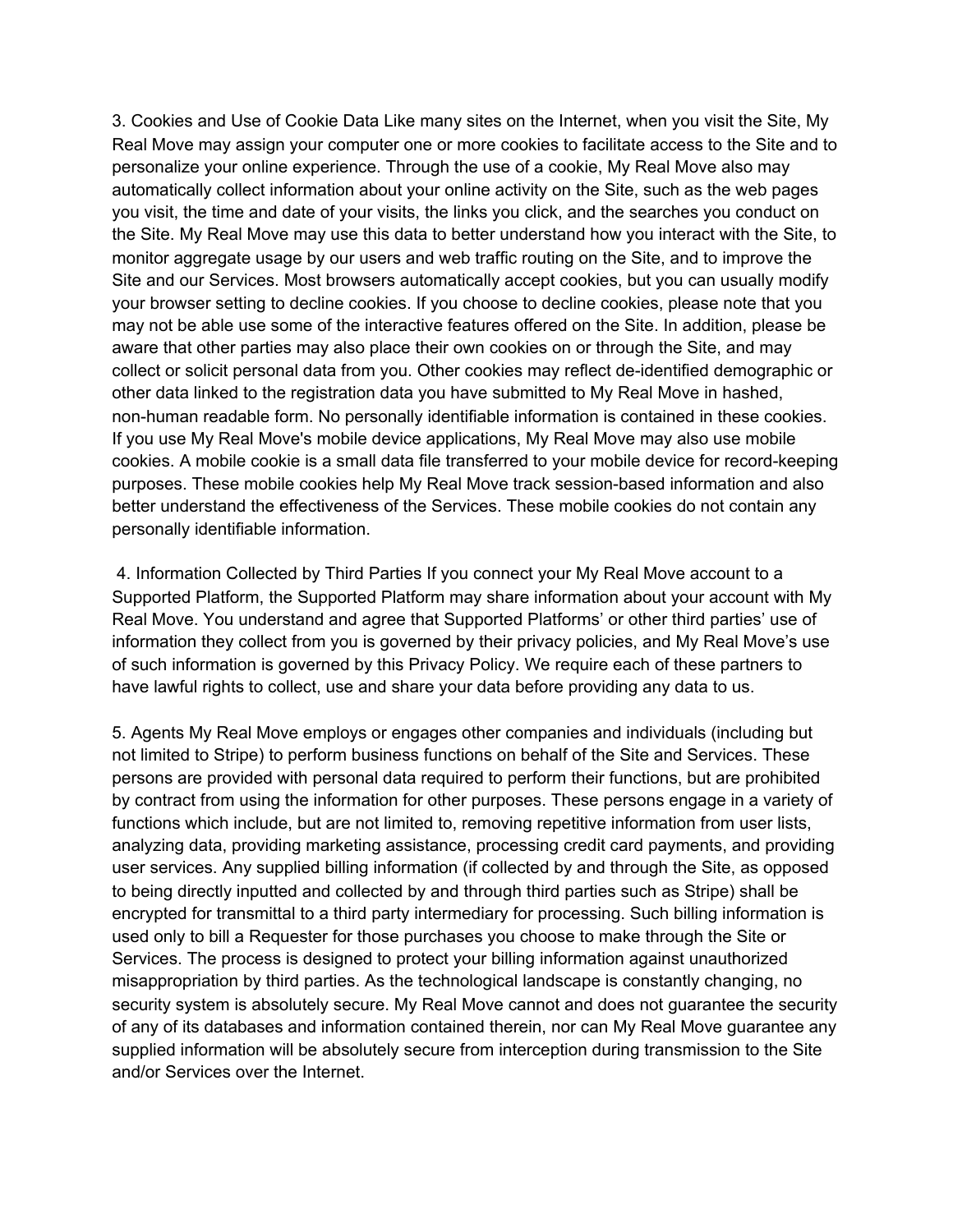# **How My Real Move Uses the Information It Collects**

My Real Move may use information that it collects as described above to:

- deliver the services that you have requested;
- provide you with customer support;
- address user complaints;
- improve the Site and Services;

• communicate with you by email, phone, or SMS/text message about our products, services, or content;

- enforce or exercise any rights in My Real Move's Terms of Use or Privacy Policy;
- comply with a legal request;
- investigate suspected fraud, harassment or other violations of any law, rule or regulations; and
- perform functions as otherwise described to you at the time of collection.

Through your settings within the Site and Services, you can choose which communications you receive from us and manage your profile information.

## **Mover Services Transaction Information**

Please note that to the extent you include any personal data in any content you upload to the Site or Services, we have the right to use and/or publish that content in connection with the operation of the Site or Services. As part of the Mover Services transaction process, My Real Move will facilitate the sharing of information between Requester and Mover to facilitate the provision of Mover Services. As part of the process of performing Mover Services, Movers may obtain a Requester's name, email address, phone number, current and/or former home address, information regarding your home and personal belongings, and/or other information. As part of the process of receiving Mover Services, Requesters may obtain a Mover's name, company name, employee/contractor names, email address, phone number, license information, insurance information, and/or other information. Mover and Requester may use this information only for My Real Move-related communications or for My Real Move-facilitated transactions. My Real Move has not granted you a license to use the information for unsolicited commercial messages or unauthorized transactions. Without express consent from that person, you must not add any My Real Move user to your email or physical mailing list or store or misuse any information.

## **Security**

The security of your personal data is very important to us. When we collect your personal data online, we use reasonable efforts to protect it from unauthorized access. However, due to the inherent open nature of the Internet, we cannot guarantee that your personal data will be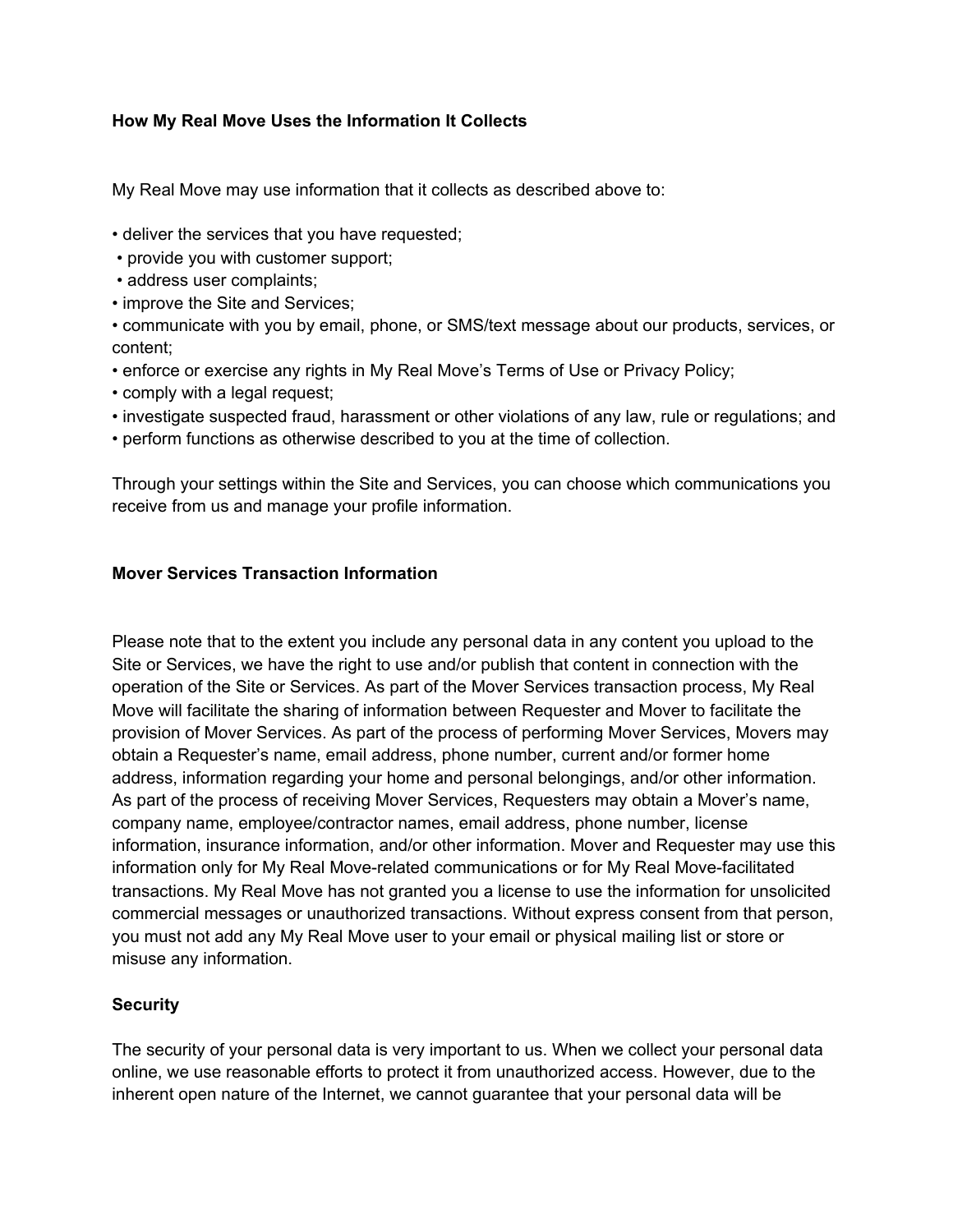completely free from unauthorized access by third parties such as hackers and your use of our Service demonstrates your assumption of this risk. We have put in place reasonable physical, electronic, and managerial procedures to safeguard the information we collect. Only those employees (or, in certain situations and only upon your consent, third party vendors such as moving companies) who need access to your information in order to perform their duties or are authorized to have access to your personal data. My Real Move shall investigate and report data breaches within 72 hours of becoming aware of such breach. When a breach of personal data is likely to result in a high risk to the rights and freedoms of individuals then My Real Move, as Controller, will notify the affected individuals without undue delay.

## **Third-Party Websites**

There are a number of places on the Site and the Services where you may click on a link to access other websites that do not operate under this Privacy Policy. For example, if you click on a hyperlink on the Site or the Services, you may be taken to a website that My Real Move does not control. These third party websites may independently solicit and collect information, including personal data, from you. My Real Move recommends that you consult the privacy statements of all third party websites you visit by clicking on the "privacy" link typically located at the bottom of the webpage you are visiting.

## **Children's Privacy**

My Real Move forbids the use of the Site and Services to individuals age 18 and below, without the consent of a parent or guardian over the age of 18. My Real Move does not knowingly collect personal data from children under the age of 13. When we become aware that personal data from a child under 13 has been collected without such child's parent or guardian's consent, we will use all reasonable efforts to delete such information from our database.

## **User Access to Data**

You have the right to request access to the data information we have stored on you. You can do this by emailing us at [admin@myrealmove.com](mailto:admin@myrealmove.com) We will make sure to provide you with a copy of the saved data particular to you. In order to comply with your request, we may ask you to verify your identity. We will fulfill your request by sending an electronic copy unless you expressly specify a different method of receipt.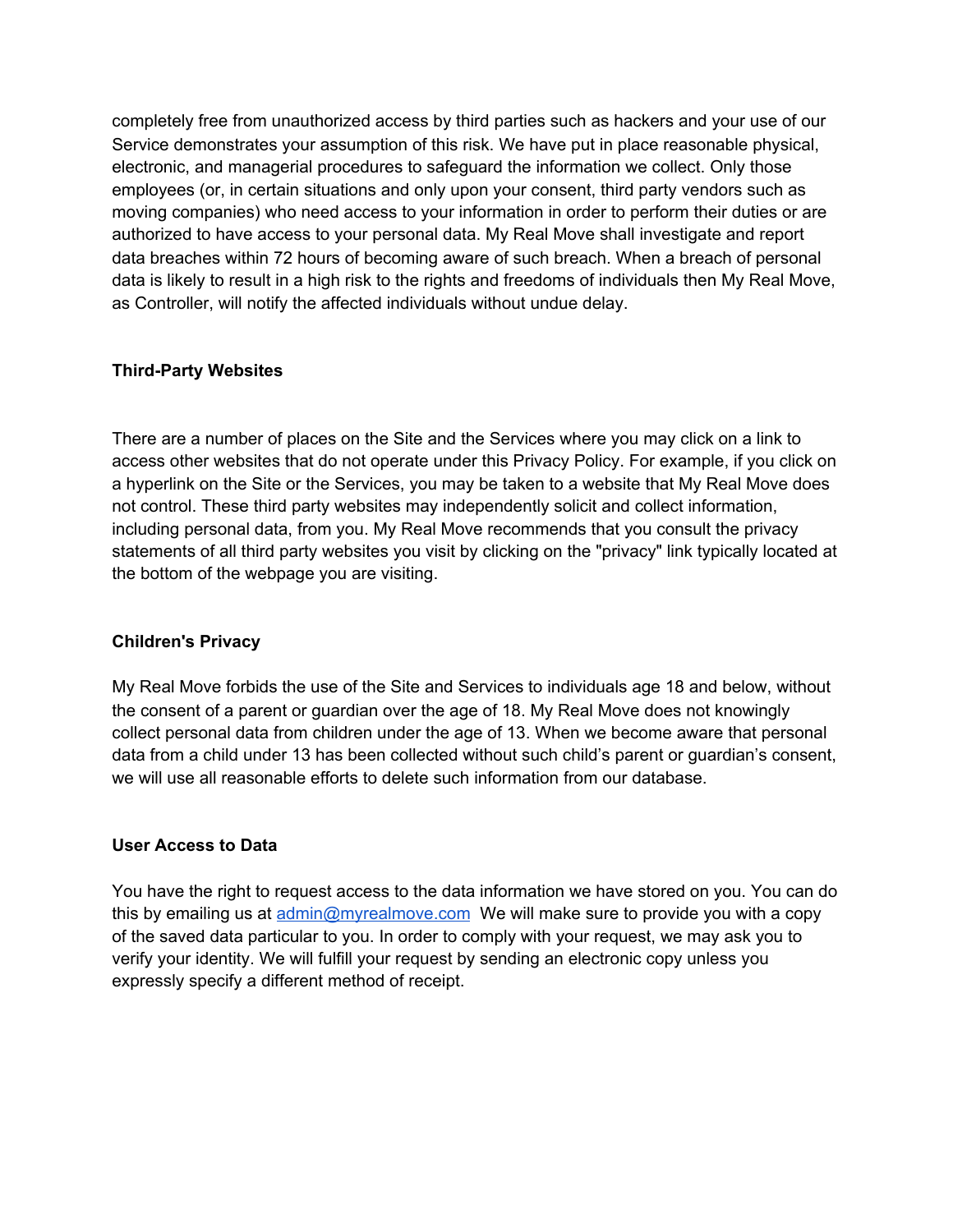#### **Data Correction and Deletion**

If you believe the data My Real Move has collected on you is incorrect, you are encouraged to contact us to update it. Any data that is no longer needed for the purposes specified in this Policy will be deleted. You may request to have your data updated or deleted at any point by emailing us at [admin@myrealmove.com](mailto:admin@myrealmove.com)

#### **Notice to California Users**

You may ask us to provide you with a list of certain categories of personal data that we have disclosed to third parties for their direct marketing purposes during the immediately preceding calendar year. You may also request the identity of certain third parties that received your personal data from us for their direct marketing purposes during the immediately preceding calendar year. You may make a request as described hereinabove once a year. To make such a request, you can contact us at [admin@myrealmove.com](mailto:admin@myrealmove.com) Please mention in your communication that you are making a "California Shine the Light" inquiry. We will respond within thirty (30) days.

#### **Visiting the Site and Services from Outside the United States**

If you are using our Services from outside the United States, please be aware that you are sending information (including Personal Data) to the United States where our servers are located. My Real Move may transfer information that we collect about you, including personal information, to affiliate entities, or to other third parties across borders and from your country or jurisdiction to other countries or jurisdictions around the world. If you are located in the EU or other regions with laws governing data collection and use that may differ from United States law, please note that we will not transfer information, including personal information, to a country and jurisdiction that does not have the same data protection laws as your jurisdiction. My Real Move complies with the EU Data Protection Directive 95/46/EC framework as set forth by the European Union regarding the collection, use, and retention of personal data from European Union member countries and Switzerland. My Real Move has certified that it adheres to the requirements of notice, choice, onward transfer, security, data integrity, access and enforcement.